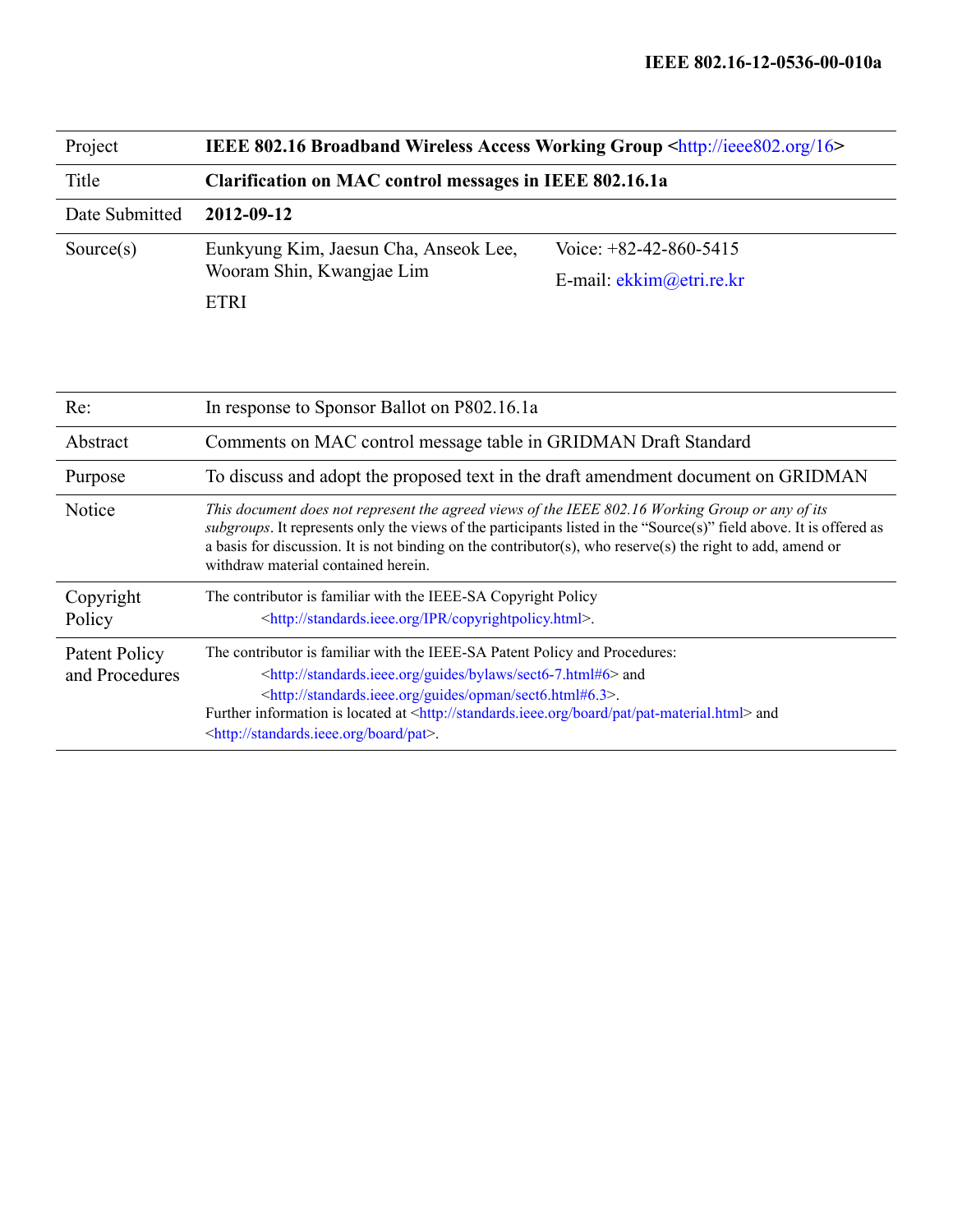# **Clarification on MAC control messages in IEEE 802.16.1a**

*Eunkyung Kim, Jaesun Cha, Anseok Lee, Wooram Shin, Kwangjae Lim ETRI*

### **1. Introduction**

This document provides some comment on MAC control messages in Table 29, P802.16.1a.

### **2. References**

[1] IEEE 802.16-12-0132-00, GRIDMAN System Requirement Document including SARM annex, January 2012.

- [2] IEEE P802.16nTM/D5, Air Interface for Broadband Wireless Access Systems Draft Amendment: Higher Reliability Networks, June 2012.
- [3] IEEE P802.16.1a<sup>TM</sup>/D5, WirelessMAN-Advanced Air Interface for Broadband Access Systems Draft Amendment: Higher Reliability Networks, June 2012.
- [4] IEEE P802.16TM-2012, IEEE Standard for Air Interface for Broadband Wireless Access Systems," August 2012.
- [5] IEEE P802.16.1TM-2012, IEEE Standard for WirelessMAN-Advanced Air Interface for Broadband Wireless Access Systems, September 2012.

## **3. Proposed Text on the IEEE 802.16.1a Amendment Draft Standard**

[-------------------------------------Start of Text Proposal---------------------------------------------------]

*[Remedy: change Table 29, page 7 on P802.16.1a/D5 as follows:]*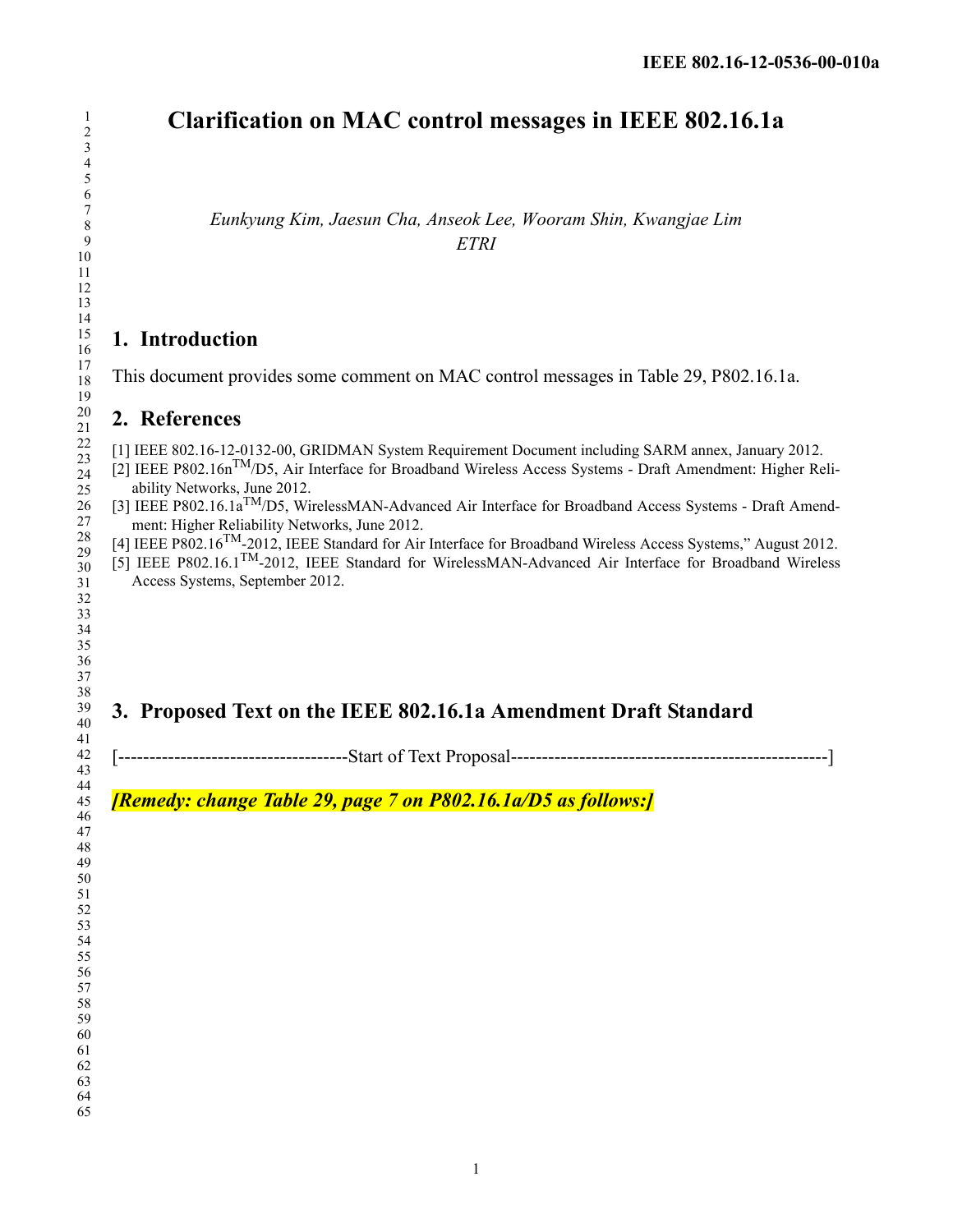| $\mathbf{1}$                   |
|--------------------------------|
| $\overline{\mathbf{r}}$        |
|                                |
| 345678910                      |
|                                |
|                                |
|                                |
|                                |
|                                |
| $\frac{1}{1}$<br>$\mathbf{1}$  |
|                                |
|                                |
|                                |
|                                |
|                                |
|                                |
|                                |
|                                |
|                                |
|                                |
|                                |
|                                |
|                                |
|                                |
|                                |
|                                |
|                                |
|                                |
|                                |
|                                |
|                                |
|                                |
|                                |
|                                |
|                                |
|                                |
|                                |
|                                |
|                                |
| 4                              |
| 46                             |
| $\overline{17}$<br>48          |
| $\mathfrak{g}$<br>∢            |
| $\frac{1}{50}$                 |
| $\overline{\phantom{0}}$<br>1  |
| 5<br>$\mathbf{c}$              |
| $\overline{\mathbf{5}}$<br>ξ   |
| 54                             |
| -<br>55                        |
| 56<br>$\overline{\phantom{a}}$ |
| 58                             |
| 59                             |
| 60                             |
| 61                             |
| 6<br>$\overline{c}$            |
| $\overline{6}$<br>i            |
|                                |

| No.       | <b>Functional Areas</b> | <b>Message names</b>         | <b>Message</b><br>description                 | <b>Security</b>                                                                                                                                                                                                                                           | Connection               |
|-----------|-------------------------|------------------------------|-----------------------------------------------|-----------------------------------------------------------------------------------------------------------------------------------------------------------------------------------------------------------------------------------------------------------|--------------------------|
| 24        | Security                | <b>AAI-PKM-RSP</b>           | Privacy Key<br>Management<br>Response         | Before AK is<br>derived at network<br>entry: NULL<br>at network entry<br>and EAP-transfer<br>message is<br>enclosed:<br>encryption/ICV<br>after AK is derived<br>after AK is derived<br>at network entry<br>and the other<br>message is<br>enclosed: CMAC | Unicast or<br>Multi-cast |
|           |                         |                              |                                               |                                                                                                                                                                                                                                                           |                          |
| 71        | Multimode               | <b>AAI-MM-ADV</b>            | Multimode<br>advertisement                    | N/A                                                                                                                                                                                                                                                       | <b>Broadcast</b>         |
| 72        | Multimode               | AAI-MM-RS-<br><b>REQ</b>     | Multimode Relay<br>request                    | Encrypted/ICV                                                                                                                                                                                                                                             | Unicast                  |
| 73        | Multimode               | AAI-MM-RS-<br><b>RSP</b>     | Multimode Relay<br>response                   | Encrypted/ICV                                                                                                                                                                                                                                             | Unicast                  |
| 74        | Multimode               | AAI-MM-RL-<br><b>REO</b>     | Multimode release<br>request                  | Encrypted/ICV                                                                                                                                                                                                                                             | Unicast                  |
| 75        | Multimode               | AAI-MM-RL-<br><b>RSP</b>     | Multimode release<br>response                 | Encrypted/ICV                                                                                                                                                                                                                                             | Unicast                  |
| <u>76</u> | Multimode               | AAI-MM-BS-<br><b>REQ</b>     | Multimode Base<br>station request             | Encrypted/ICV                                                                                                                                                                                                                                             | Unicast                  |
| 77        | Multimode               | AAI-MM-BS-<br><b>RSP</b>     | Multimode Base<br>station response            | Encrypted/ICV                                                                                                                                                                                                                                             | Unicast                  |
| 78        | Multimode               | AAI-MM-BS-<br>CMD            | Multimode Base<br>station command             | Encrypted/ICV                                                                                                                                                                                                                                             | Unicast                  |
| <u>79</u> | Multimode               | AAI-MM-RS-<br><b>SYN-REQ</b> | Multimode Relay<br>Synchronization<br>request | Encrypted/ICV                                                                                                                                                                                                                                             | Unicast                  |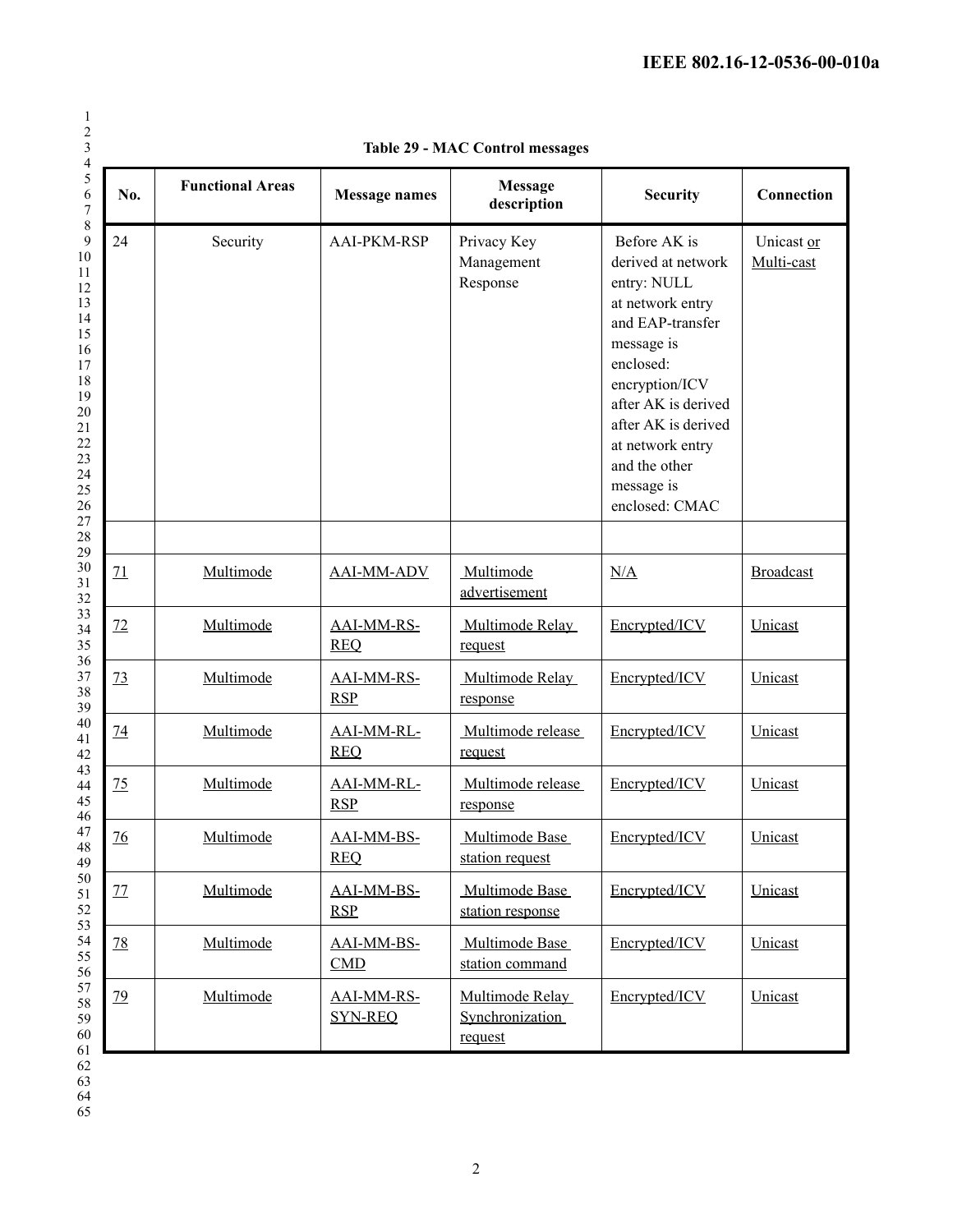|  |  |  | <b>Table 29 - MAC Control messages</b> |
|--|--|--|----------------------------------------|
|--|--|--|----------------------------------------|

| No. | <b>Functional Areas</b>                      | <b>Message names</b>              | <b>Message</b><br>description                  | <b>Security</b> | Connection                              |
|-----|----------------------------------------------|-----------------------------------|------------------------------------------------|-----------------|-----------------------------------------|
| 80  | Multimode                                    | AAI-MM-RS-<br><b>SYN-RSP</b>      | Multimode Relay<br>Synchronization<br>response | Encrypted/ICV   | Unicast                                 |
| 81  | <b>BS-controlled direct</b><br>communication | <b>AAI-HR-RNG-</b><br>CMD         | HR-MS/HR-MS<br>ranging command                 | Encrypted/ICV   | Unicast or<br>multicast or<br>broadcast |
| 82  | BS-controlled direct<br>communication        | AAI-HR-RNG-<br><b>REP</b>         | HR-MS/HR-MS<br>ranging report                  | Encrypted/ICV   | Unicast or<br>multicast or<br>broadcast |
| 83  | <b>BS-controlled direct</b><br>communication | <b>AAI-HR-PCC</b>                 | Power Control<br>Configuration                 | Encrypted/ICV   | Unicast                                 |
| 84  | <b>BS-controlled direct</b><br>communication | AAI-DC-LC-<br><b>REO</b>          | <b>Link Creation</b><br>Request                | Encrypted/ICV   | Unicast                                 |
| 85  | <b>BS-controlled direct</b><br>communication | AAI-DC-LC-<br><b>RSP</b>          | Link Creation<br>Response                      | Encrypted/ICV   | Unicast                                 |
| 86  | <b>BS-controlled direct</b><br>communication | AAI-DC-LD-<br><b>REQ</b>          | <b>Link Deletion</b><br>Request                | Encrypted/ICV   | Unicast                                 |
| 87  | <b>BS-controlled direct</b><br>communication | AAI-DC-LD-<br>RSP                 | <b>Link Deletion</b><br>Response               | Encrypted/ICV   | Unicast                                 |
| 88  | <b>BS-controlled direct</b><br>communication | AAI-DC-LR-<br><b>REO</b>          | <b>Link Status Report</b><br>Request           | Encrypted/ICV   | Unicast                                 |
| 89  | <b>BS-controlled direct</b><br>communication | AAI-DC-LR-<br><b>RSP</b>          | Link Status Report<br>Response                 | Encrypted/ICV   | Unicast                                 |
| 90  | Talk-around direct<br>communication          | <b>AAI-DC-LEST-</b><br><b>REQ</b> | Link Establishment<br>Request                  |                 | Unicast                                 |
| 91  | Talk-around direct<br>communication          | <b>AAI-DC-LEST-</b><br><b>RSP</b> | Link Establishment<br>Response                 |                 | Unicast                                 |
| 92  | Talk-around direct<br>communication          | <b>AAI-DC-LEST-</b><br><b>CMD</b> | Link Establishment<br>Command                  |                 | Multicast                               |
| 93  | Talk-around direct<br>communication          | <b>AAI-DC-MES-</b><br><b>REP</b>  | <b>Measurement Report</b>                      |                 | Unicast                                 |
| 94  | Talk-around direct<br>communication          | <b>AAI-DC-MES-</b><br>CMD         | Measurement<br>Command                         |                 | Unicast or<br>Multicast                 |
| 95  | Talk-around direct<br>communication          | AAI-DC-RCHG-<br><b>REQ</b>        | <b>Resource Change</b><br>Request              |                 | Unicast                                 |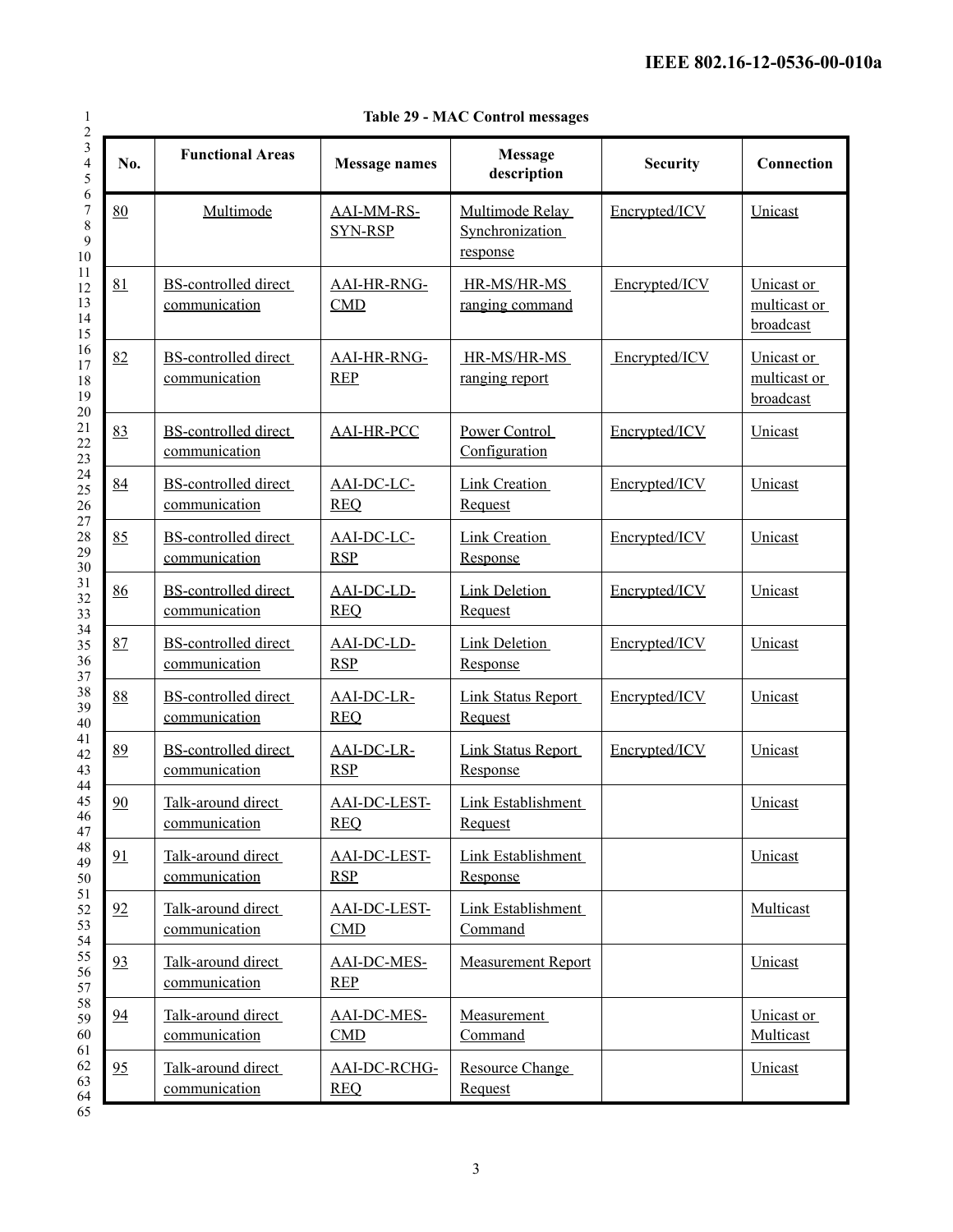| Table 29 - MAC Control messages |  |  |
|---------------------------------|--|--|
|---------------------------------|--|--|

| No.        | <b>Functional Areas</b>             | <b>Message names</b>             | <b>Message</b><br>description                     | <b>Security</b> | Connection                              |
|------------|-------------------------------------|----------------------------------|---------------------------------------------------|-----------------|-----------------------------------------|
| 96         | Talk-around direct<br>communication | AAI-DC-RCHG-<br><b>RSP</b>       | <b>Resource Change</b><br>Response                |                 | Unicast                                 |
| 97         | Talk-around direct<br>communication | AAI-DC-RCHG-<br><b>CMD</b>       | <b>Resource Change</b><br>Command                 |                 | Unicast or<br>Multicast                 |
| 98         | Talk-around direct<br>communication | AAI-DC-TKN-<br><b>REQ</b>        | <b>Token Request</b>                              |                 | Unicast                                 |
| 99         | Talk-around direct<br>communication | <b>AAI-DC-TKN-</b><br><b>RSP</b> | <b>Token Response</b>                             |                 | Unicast                                 |
| 100        | Talk-around direct<br>communication | <b>AAI-DC-TKN-</b><br>HO         | Token Handover                                    |                 | Unicast                                 |
| 101        | Talk-around direct<br>communication | AAI-DC-TKN-<br><b>ADV</b>        | Token<br>Advertisement                            |                 | Multicast                               |
| 102        | Talk-around direct<br>communication | <b>AAI-DC-LREL-</b><br>CMD       | <b>Link Release</b><br>Command                    |                 | Unicast or<br>Multicast                 |
| 103        | Talk-around direct<br>communication | AAI-DC-DSA-<br><b>CMD</b>        | <b>Dynamic Service</b><br><b>Addition Command</b> |                 | Unicast or<br>Multicast                 |
| 104        | Talk-around direct<br>communication | AAI-DC-DSC-<br><b>CMD</b>        | Dynamic Service<br>Change Command                 |                 | Unicast or<br>Multicast                 |
| 105        | Talk-around direct<br>communication | AAI-DC-DSD-<br><b>CMD</b>        | Dynamic Service<br>Delete Command                 |                 | Unicast or<br>Multicast                 |
| 106        | Talk-around direct<br>communication | <b>AAI-DC-RTS</b>                | <b>Request to Send</b>                            |                 | Unicast or<br>Multicast or<br>broadcast |
| 107        | Talk-around direct<br>communication | AAI-DC-CTS                       | Clear to Send                                     |                 | Unicast                                 |
| 108        | Talk-around direct<br>communication | AAI-DC-CFG-<br><b>CMD</b>        | Configuration<br>Command                          |                 | Unicast                                 |
| 109        | Talk-around direct<br>communication | AAI-DC-<br><b>RELAY-ADV</b>      | <b>Relay Advertisement</b>                        |                 | <b>Broadcast</b>                        |
| <b>110</b> | Talk-around direct<br>communication | AAI-DC-<br><b>RELAY-REQ</b>      | <b>Relay Request</b>                              |                 | Unicast                                 |
| 111        | Talk-around direct<br>communication | AAI-DC-<br><b>RELAY-RSP</b>      | Relay Response                                    |                 | Unicast                                 |

1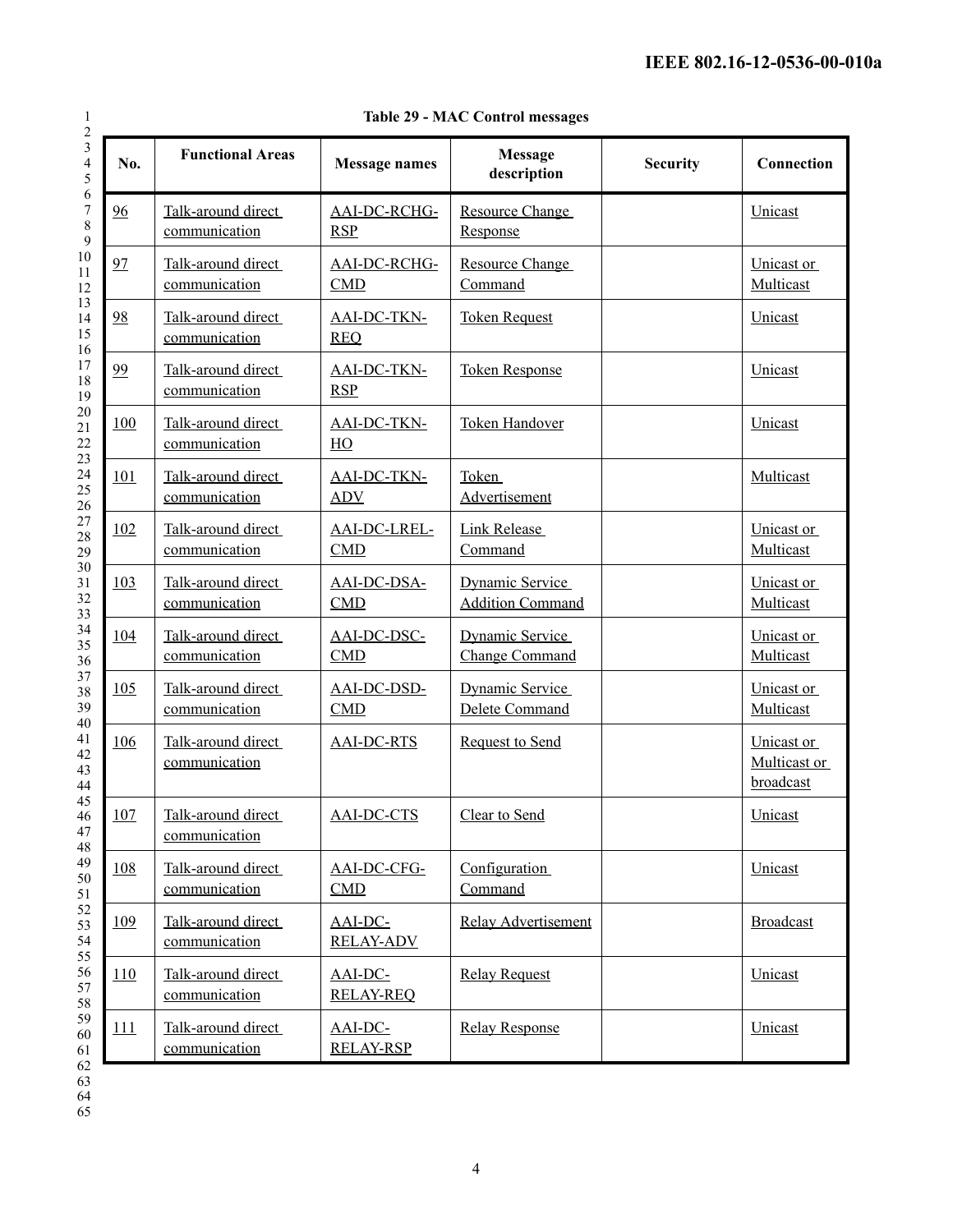| 1                                                 |
|---------------------------------------------------|
| $\overline{\mathbf{r}}$                           |
|                                                   |
| 3456789101                                        |
|                                                   |
|                                                   |
|                                                   |
|                                                   |
|                                                   |
|                                                   |
|                                                   |
|                                                   |
|                                                   |
|                                                   |
|                                                   |
|                                                   |
|                                                   |
|                                                   |
|                                                   |
|                                                   |
|                                                   |
|                                                   |
|                                                   |
|                                                   |
|                                                   |
|                                                   |
|                                                   |
|                                                   |
|                                                   |
|                                                   |
|                                                   |
|                                                   |
|                                                   |
|                                                   |
|                                                   |
|                                                   |
|                                                   |
|                                                   |
| 46                                                |
| 47                                                |
| 48                                                |
| $\frac{1}{2}$<br>∢<br>50                          |
| $\overline{5}$<br>l                               |
| 5<br>$\mathbf{c}$                                 |
| 5<br>ξ                                            |
| -<br>54                                           |
| 55                                                |
| 56<br>$\overline{\mathbf{S}}$                     |
| 58                                                |
| 59                                                |
| 60                                                |
| 61                                                |
| $\overline{6}$<br>$\mathcal{C}$<br>$\overline{6}$ |
| i                                                 |
|                                                   |

|  |  |  |  | <b>Table 29 - MAC Control messages</b> |
|--|--|--|--|----------------------------------------|
|--|--|--|--|----------------------------------------|

| No.                           | <b>Functional Areas</b>                              | <b>Message names</b>                 | <b>Message</b><br>description                                                                              | <b>Security</b> | Connection                                                                                                                     |
|-------------------------------|------------------------------------------------------|--------------------------------------|------------------------------------------------------------------------------------------------------------|-----------------|--------------------------------------------------------------------------------------------------------------------------------|
| $\frac{112}{1}$               | <b>Talk around direct</b><br>eommunication           | <b>AAI DC MM</b><br>$\overline{APY}$ | <b>MS</b> list<br>Advertisement                                                                            |                 | <b>Broadcast or</b><br>multicast or-<br>unicast                                                                                |
| $\frac{113}{1}$               | <b>Talk-around direct</b><br>communication           | AAI-DC-LU-<br><b>REQ</b>             | <b>MS List Update</b><br>Request                                                                           |                 | Unicast                                                                                                                        |
| $\pm 14$                      | <b>Talk-around direct</b><br>communication           | AAI-DC-LU-<br><b>RSP</b>             | <b>MS List Update</b><br>Response                                                                          |                 | Unicast                                                                                                                        |
| $\frac{115}{1}$               | <b>BS-controlled HR-MS-</b><br>forwarding to network | <b>AAI-FN-</b><br>CONFIG-CMD         | Forwarding to<br>network<br>configuration                                                                  |                 | Unicast or<br>multicast                                                                                                        |
| 112                           | Talk-around direct<br>communication                  | <b>AAI-DC-FWD-</b><br><b>ADV</b>     | <b>Forwarding</b><br>advertisement                                                                         |                 | <b>Broadcast</b>                                                                                                               |
| 113                           | Talk-around direct<br>communication                  | <b>AAI-DC-FWD-</b><br><b>JOIN</b>    | <b>Forwarding Join</b>                                                                                     |                 | Unicast                                                                                                                        |
| $116$<br>114                  | <b>BS-controlled HR-MS</b><br>forwarding to network  | <b>AAI-FN-RNG-</b><br>ACK            | <b>Acknowledging</b><br>successful receiving<br>of ranging preamble<br>by forwarding HR-<br>MS             |                 | <b>Broadcast</b><br>(toward new<br>HR-MS that<br>is carrying<br>out network<br>entry through<br>the<br>forwarding<br>$HR-MS$ ) |
| H7<br>115                     | <b>BS-controlled HR-MS</b><br>forwarding to network  | <b>AAI-FN-RNG-</b><br><b>FLU</b>     | HR-BS/RS selects<br>one or group of HR-<br>MS to follow-up<br>with the ranging<br>process of new HR-<br>MS | Encrypted/ICV   | Unicast or<br>multicast                                                                                                        |
| $\frac{118}{1}$<br>116        | <b>BS-controlled HR-MS</b><br>forwarding to network  | AAI-MSPG-GRP                         | <b>HR-MS Paging</b><br>Group List (Add/<br>Delete)                                                         |                 | Unicast                                                                                                                        |
| $\frac{119}{11}$<br>117       | <b>BS-controlled HR-MS</b><br>forwarding to network  | AAI-MSPG-PG                          | <b>HR-MS Paging</b><br><b>Group Configuration</b>                                                          |                 | Multicast                                                                                                                      |
| $\frac{120}{5}$<br><b>118</b> | Standalone                                           | AAI-SA-BPAG-<br>ADV                  | <b>Blind Page</b><br>Advertisement<br>Message                                                              |                 | <b>Broadcast</b>                                                                                                               |